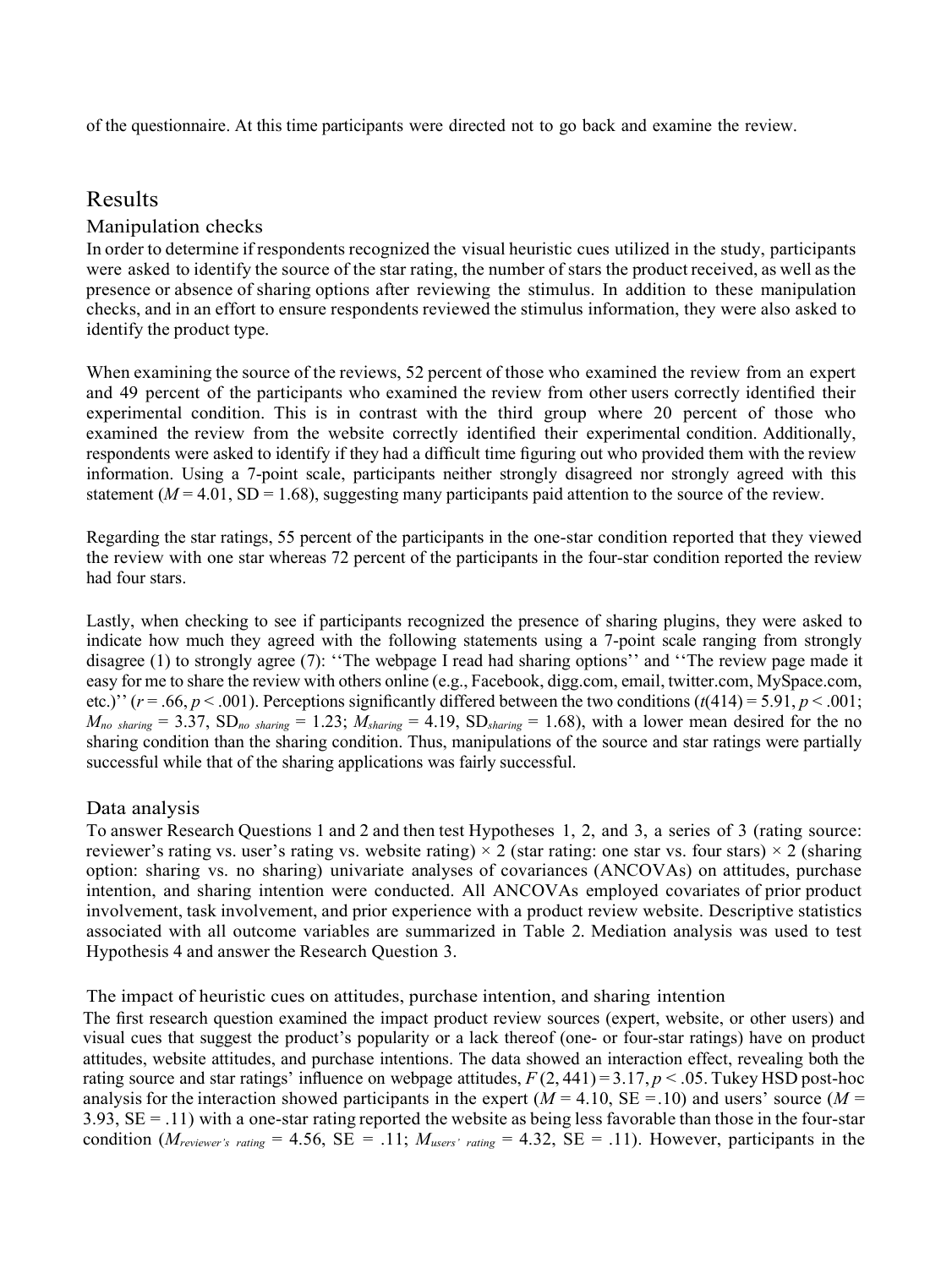computer/website source condition were not affected by star rating manipulation (*Mone-star rating* = 4.14, SE *=* .10; *Mfour-star rating*= 4.11, SE *=* .10) (see [Fig. 3\)](#page-12-0). Expert source seemed to exhibit the greatest influence on the webpage attitudes. The data also found significant main effects for star ratings on both the product attitudes  $(F (1, 441) = 31.89, p < .001)$  and purchase intention  $(F (1, 442) = 15.56, p < .001)$ . Specifically, with regard to the product attitudes, participants in the four-star condition showed more favorable attitudes toward the product (*M* = 3.77, SE = .06) than participants in the one-star condition (*M* = 3.29, SE = .06). In addition, participants in the four-star condition exhibited greater purchase intention (*M* = 2.76, SE = .09) than participants in the one-star condition  $(M = 2.25, SE = .08)$ .

 Hypotheses 1 and 2 explored whether or not specific source cues would influence the intention to share product review information when the information source was either an expert (H1) or user (H2) as opposed to a computer/website. The data failed to support these hypotheses.

 Hypothesis 3 predicted the presence of social plugins would have a positive impact on product attitudes, attitudes towardthe product review's webpage, and purchase intention. An analysis on attitudes toward the product showed a significant main effect for sharing options  $(F(1, 441) = 6.72, p < .01)$  such that participants in the sharing-option condition exhibited more favorable attitudes toward the product (*M* = 3.64,  $SE = .06$ ) than participants who did not have the option to share the information ( $M = 3.42$ ,  $SE =$ .06). Thus, Hypotheses 3 was partially supported.

#### Mediation analysis

 Mediation analysis was conducted using [Hayes'](#page-17-0) (2013) PROCESS, which allowed the investigators to assess indirect effects of potential mediators. Hypothesis 4 suggested credibility would mediate the relationship Hypotheses 4 such that credibility mediated the relationships (a) between perceived bandwagon effects and attitudes about the product, attitudes about the webpage, and purchase intention, as well as (b) between perceived objectivity and the three dependent variables. Fig. 4 shows a detailed analysis of these mediation processes. The hypothesis was not supported for perceived authority. between each heuristic cue—perceived authority, perceived bandwagon, and perceived objectivity—and attitudes of the product, attitudes of the website, and purchase intentions. The data partially supported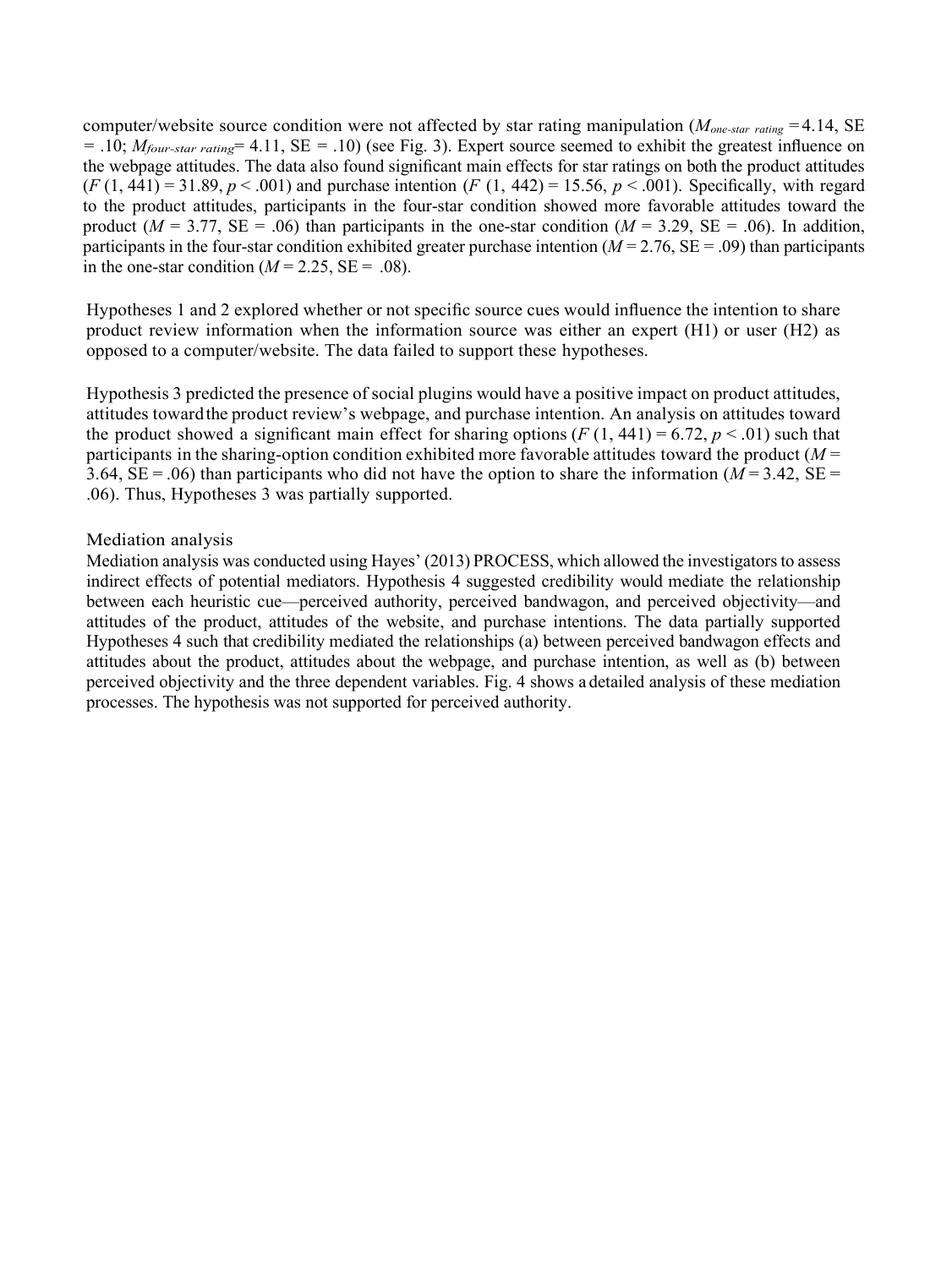Mean and standard error scores for dependent variables. Table 2

|                   | Dependent variables |           |            |             |           |                        |            |            |
|-------------------|---------------------|-----------|------------|-------------|-----------|------------------------|------------|------------|
|                   | Heuristic cues      |           |            | Credibility | AP        | $\mathbf{A}\mathbf{W}$ | PI         | SI         |
|                   | Authority           | Bandwagon | Machine    |             |           |                        |            |            |
| Rating source     |                     |           |            |             |           |                        |            |            |
| Reviewer's rating | 4.05(.08)           | 3.87(.06) | 3.87(.08)  | 4.47(.07)   | 3.53(.07) | 4.33(.07)              | 2.48(.10)  | 2.77(1.44) |
| User's rating     | 3.83(.08)           | 3.90(.06) | 3.80(.08)  | 4.40(0.07)  | 3.48(.08) | 4.13(.07)              | 2.54(0.11) | 2.48(1.38) |
| Website rating    | 3.80(.08)           | 3.87(.06) | 3.79(0.08) | 4.35(.07)   | 3.58(.07) | 4.13(0.07)             | 2.49(0.10) | 2.65(1.32) |
| Star rating       |                     |           |            |             |           |                        |            |            |
| One star          | 3.83(0.06)          | 3.75(.05) | 3.76(.07)  | 4.38(.06)   | 3.29(.06) | 4.06(.06)              | 2.27(.08)  | 2.65(1.46) |
| Four stars        | 3.96(.07)           | 4.02(.05) | 3.88(.07)  | 4.43(0.06)  | 3.77(.06) | 4.33(0.06)             | 2.74(0.09) | 2.63(1.32) |
| Sharing options   |                     |           |            |             |           |                        |            |            |
| Sharing           | 4.05(0.06)          | 3.98(.05) | 3.91(.07)  | 4.50(.06)   | 3.64(.06) | 4.25(.06)              | 2.59(.09)  | 2.63(1.32) |
| No sharing        | 3.74(0.06)          | 3.78(.05) | 3.74(0.07) | 4.31(.06)   | 3.42(.06) | 4.14(.06)              | 2.41(.08)  | 2.65(1.46) |

*Notes*. Numbers in parentheses are standard error. AP = attitudes toward the product, AW = attitudes toward the product review

<span id="page-12-0"></span>webpage, PI = purchase intention, and SI = sharing intention. All variables were measured on 7-point Likert scales.



Fig. 3. The impact of review source and star ratings on webpage attitudes.  $F(2, 442) = 3.21$ ,  $p$  $< 0.05$ .

 Research Question 2 explored a direct effect on the presence of social plugins and sharing intention. between sharing options and sharing intention (see Fig. 5). Although ANCOVA analysis did not reveal a direct effect between social plugins and sharing intention, additional analysis did reveal perceived authority and perceived bandwagon mediated the relationship

 Furthermore, when examining Research Question 3, the data confirmed a two-step mediation effect through the options and webpage attitude (see [Fig. 6\)](#page-15-0). two perceived heuristics (perceived authority and perceived bandwagon) and credibility between the sharing

## Discussion

 This study illustrates the value of utilizing source cues as a trigger of heuristics in addition to presence of social plugins on product review websites. As the findings from the present study indicate, using an expert as the source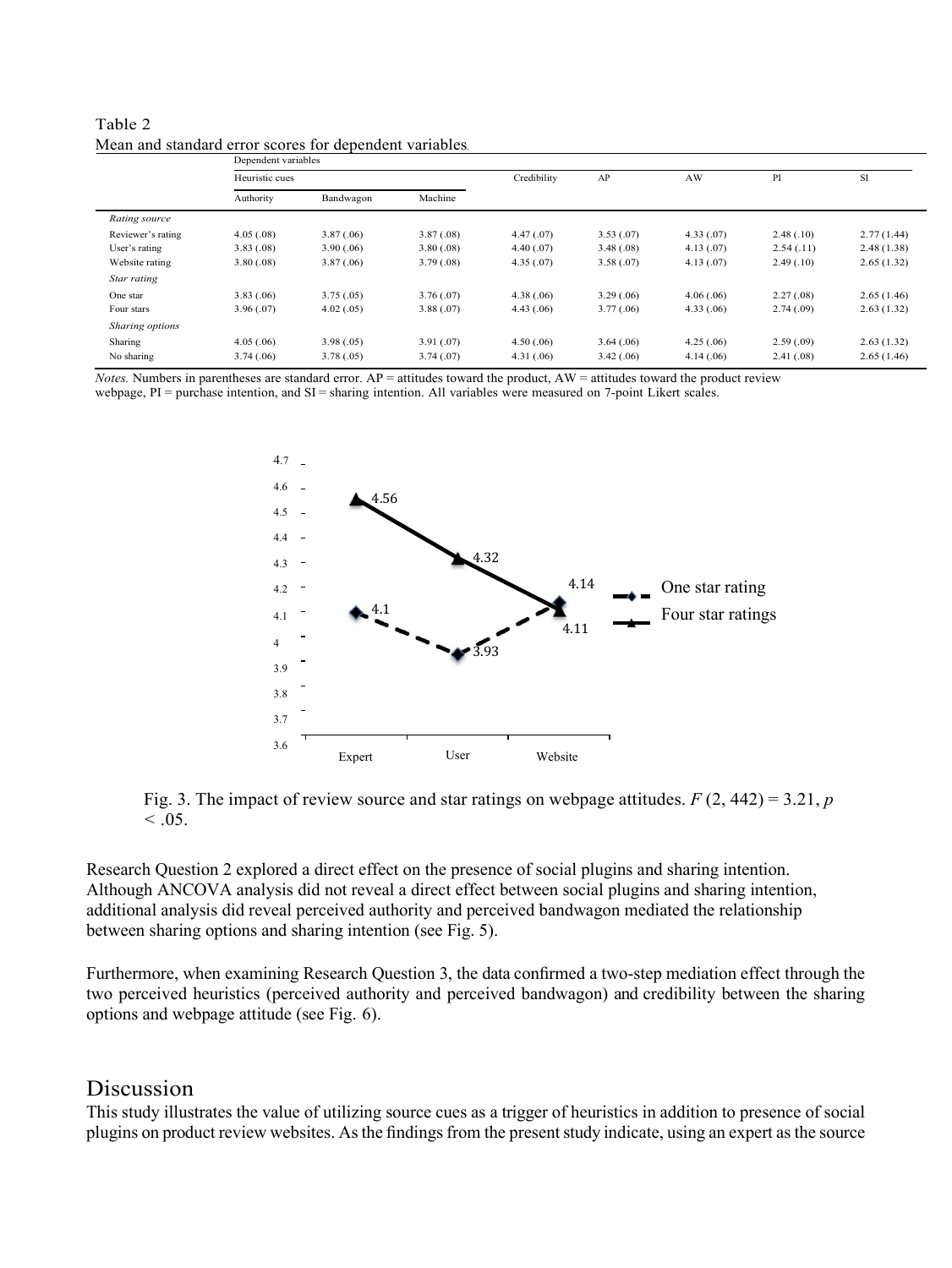of the review information exhibited the greatest effect on participants' attitudes toward product review websites. However, this effect was dependent on the value-laden visual cue, star ratings (see [Fig. 3\)](#page-12-0). Furthermore, consistent with findings from previous studies (e.g., [Chen, 2008; Chen & Xie 2008; Sundar et al., 2008\)](#page-16-0), star ratings as a value-laden cue clearly exhibited a strong positive effect on users' attitudes toward the product, attitudes toward the website, and their purchase intention. Presence of sharing applications also had positive effects on users' attitudes toward the product. This study also confirmed the mediating effect of credibility between perceived heuristics (i.e., bandwagon and objectivity) and the cognitive and behavioral evaluation processes used when evaluating product reviews (Hypotheses 4). Last, when it comes to the use of sharing plugins, this research revealed the mediation mechanism for perceptions of heuristics and their impact on the judgment process via credibility.

# Sharing as a venue of information aggregation and approval

 One of the significant, innovative findings identified in the present study surrounds the effect social plugins or sharing applications can have on attitudes. Specifically, social plugins induced strong psychological responses from the participants in terms of their positive attitudes toward the product. The presence of social plugins increased participants' intention to share the product review information when the authority and bandwagon heuristics were present (Fig. 5).

 In fact, the nature of initiating an action to share product review information online is different than customizing avatars (e.g., [Kim & Sundar, 2012\)](#page-16-0), blogging [\(Stavrositu & Sundar, 2012\)](#page-16-1), or posting on the simple process of sharing product reviews by clicking social plugins only requires website users to play the role of a deliverer or another aggregator of information. Therefore, clicking a social bookmark application and delivering the information might be limited to psychological senses directly related to content-generating actions, but it still encourages users of product review websites to be a source of the possibility ofsharing the product review led participants to infer the information was credible thereby giving the website authority and the product review popularity. Thus, the presence of sharing options may have played the role of a ''seal'' or ''endorsement'' for instant, safe sharing of the review information (Sundar, Xu, & Oeldorf-Hirsch, 2009). This theoretical explanation is made more salient considering the mediating influence of bandwagon and authority perceptions on credibility and product attitudes [\(Fig. 6\)](#page-15-0). online discussion forums [\(Kim & Sundar, 2011\)](#page-16-0). Unlike these intensive, user-initiated online activities, information. However, as the mediating effects of perceived authority and bandwagon showed (Fig. 5),

 overwhelming the user, it is not unreasonable to assume online users quickly scan information online. As a result, people use certain cues that readily tell them about the quality of a product, information, a service, etc. In fact, previous literature explored the effects of source cues on credibility and cognitive psychology in online information sharing (e.g., [Kim & Sundar, 2011\)](#page-16-0). Despite the increasing popularity of social plugins on most news and information websites, including product review sites, previous research has not investigated the role of plugins in terms of their impact on information credibility judgments. People have a tendency to confirm information is accurate, relevant, knowledgeable, and valid when the information is shared (Wittenbaum, Hubbell, & Zuckerman, 1999). Because shared information signifies the information is credible, it triggers positive attitudes toward the information. Therefore, the present study provided evidence that the mere presence of social plugins, even as an image before an actual sharing action, triggers the authority and bandwagon heuristic cues. In turn, these cues produce positive attitudes toward the website as well as further intention to share the product review information. Thus, social plugins are another type of information cue that leads people to make quick judgments when there is an overwhelming amount of information to process, a limited time to process the information, or just a lack of desire to judge the Given the online environment possesses excessive amounts of information, which is capable of argument [\(Petty & Cacioppo, 1986\)](#page-16-2).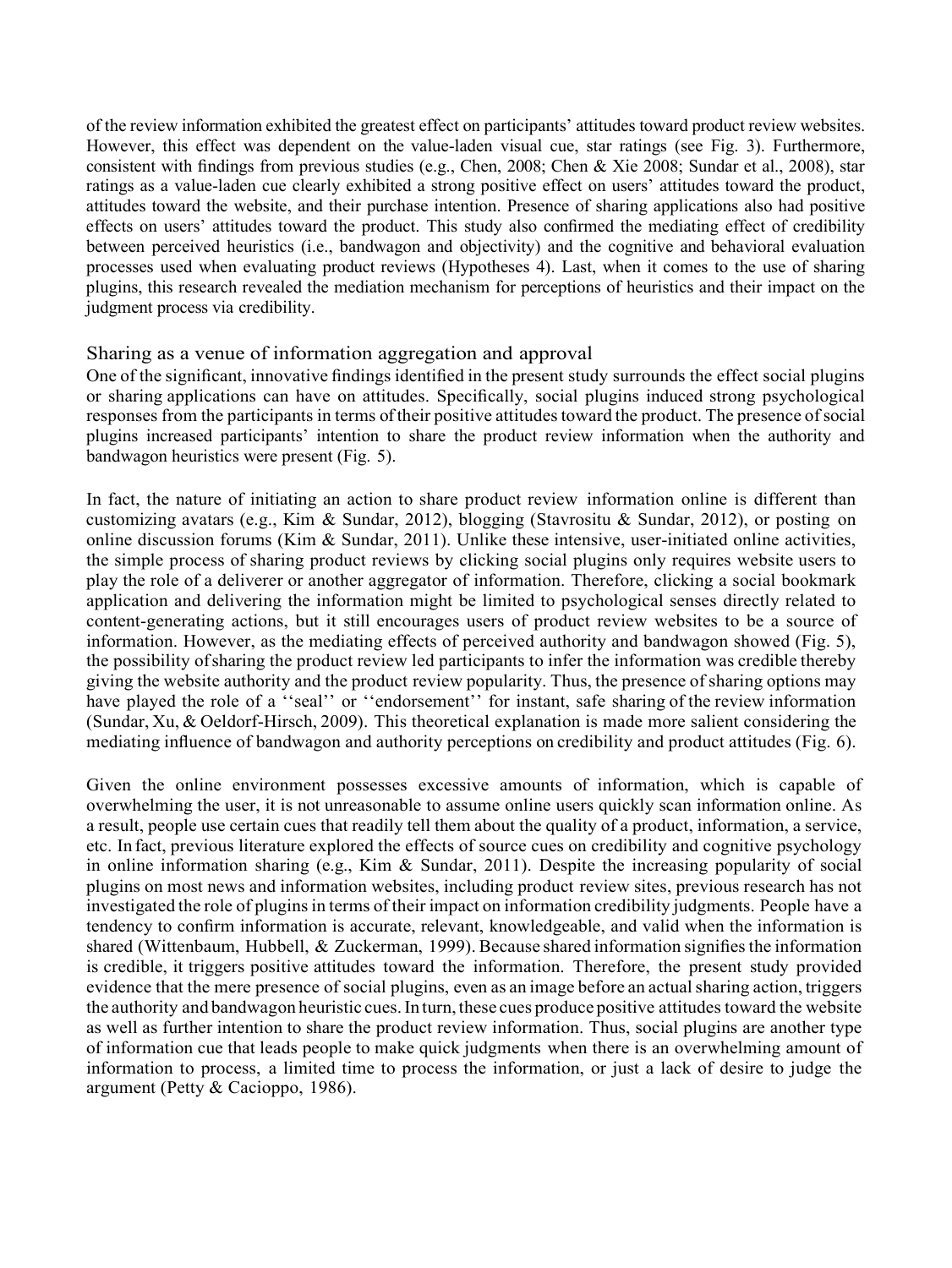

**Fig. 4.** Mediation analysis for Hypothesis 4. *Note.*  $* p < .05, ** p < .01, *** p, < .001$ .



 **Fig. 5**. Mediation effects of perceived authority and perceived bandwagon heuristics on the relationship between sharing options and sharing intention.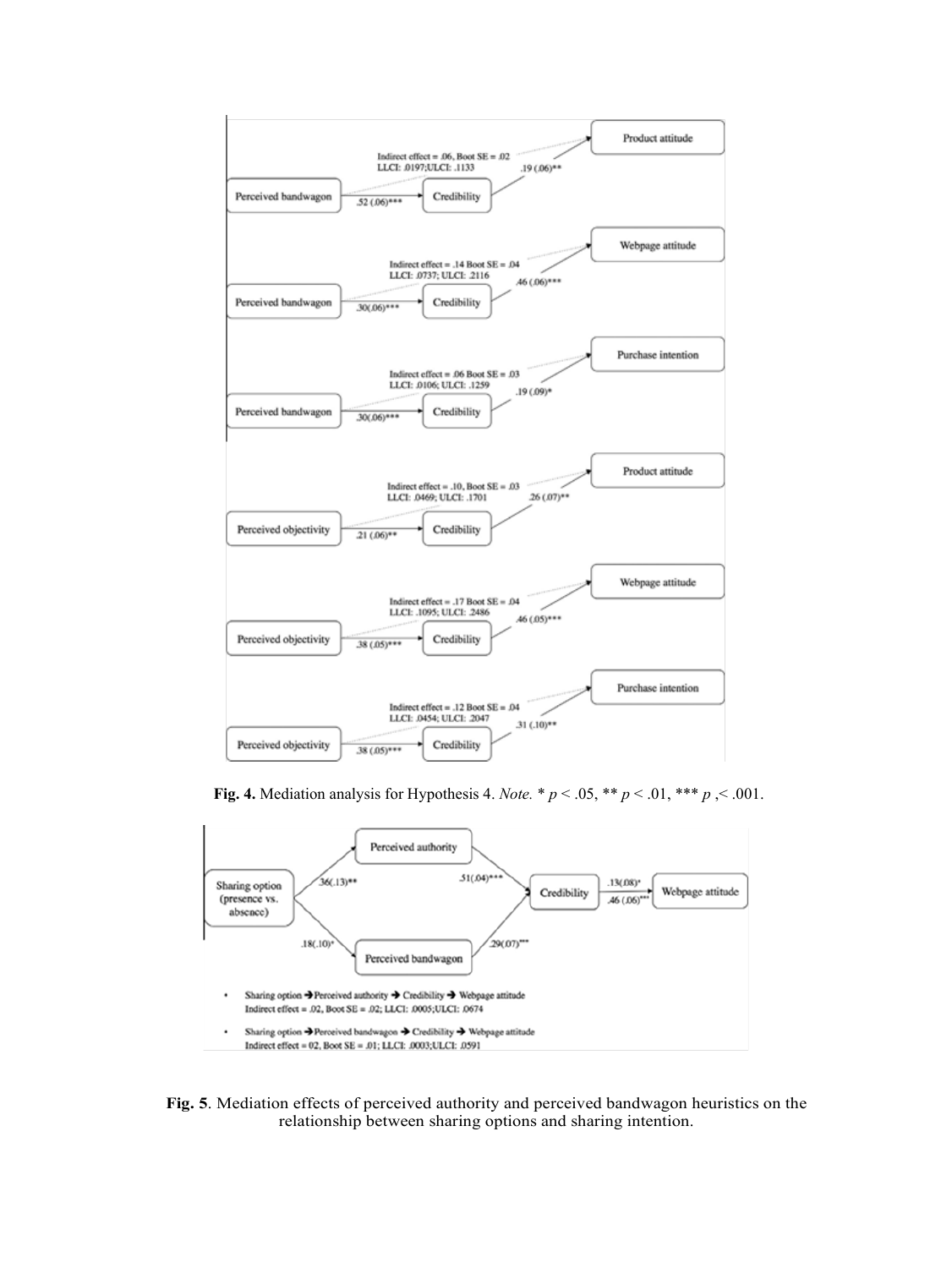#### Who should rate products?

 The present study suggests that for product reviews people largely base their decisions about product quality on the number of stars received on a review website. The findings showed that when the product review had more stars, participants rated the product and the website more favorably. Respondents were also more likely bandwagon power from the star ratings. A previous study by [Sundar et al. \(2008\)](#page-17-1) showed star ratings' impact do bandwagon effects come from the expert, other users, or website itself? In this sense, the results from the present study confirmed bandwagon effects using star ratings should be attributed to an expert source to anticipate the best result in a product review website. to indicate they would purchase the product. Because participants believed that the number of stars was a visual cue indicating aggregation of product reviews regardless of review source, they could perceive on bandwagon effects, but the study did not specify how the source impacted this effect and left the question,



- Sharing option  $\rightarrow$  Perceived authority  $\rightarrow$  Credibility  $\rightarrow$  Webpage attitude Indirect effect = .02, Boot SE = .02; LLCI: .0005; ULCI: .0674
- Sharing option  $\rightarrow$  Perceived bandwagon  $\rightarrow$  Credibility  $\rightarrow$  Webpage attitude Indirect effect =  $02$ , Boot SE = .01; LLCI: .0003; ULCI: .0591

<span id="page-15-0"></span> **Fig. 6**. A two-step mediation effect of perceived heuristics and credibility on the relationship between sharing options and webpage attitude. *Note*.  $\frac{1}{7}p < 0.10$ ,  $\frac{1}{7}p < 0.05$ ,  $\frac{1}{7}p < 0.01$ ,  $\frac{1}{7}p < 0.001$ .

 On one hand, because users of product review websites have a mental model [\(Payne, 2003\)](#page-16-3) with which they expect a professional reviewer as a source of the online product review, they will exhibit more positive attitudes toward a product review site when a review is provided by the expert reviewer rather than other users. On the other hand, users showed relatively consistent favorable attitudes toward the site when the [2008\)](#page-16-4). Therefore, when the participants in the present study perceived the source of the product review information the website—the more objective machinery source—they should have felt that the site was favorable no matter how many stars the product review received. In fact, the perceived objectiveness of a site appears to be critical in perceptions of credibility [\(Sundar, 2008\)](#page-17-2). As confirmed in the mediation analysis (Fig. 4), besides perceived bandwagon, perceived objectivity led to positive evaluations of the product and the website as well as a willingness to purchase the product via credibility. Thus, it is likely that the innate objectiveness of the computer-generated information presented to participants influenced perceptions of the product review website. review information was attributed to the website itself, regardless of the level of star ratings (see [Fig. 3\)](#page-12-0). People tend to believe the objectiveness of computer-generated information [\(Edwards et al., 2013; Sundar,](#page-16-4) 

 The data from the present study did not directly confirm the link between the website source and perceived objectivity and its influence on the decision-making process, possibly because the majority of participants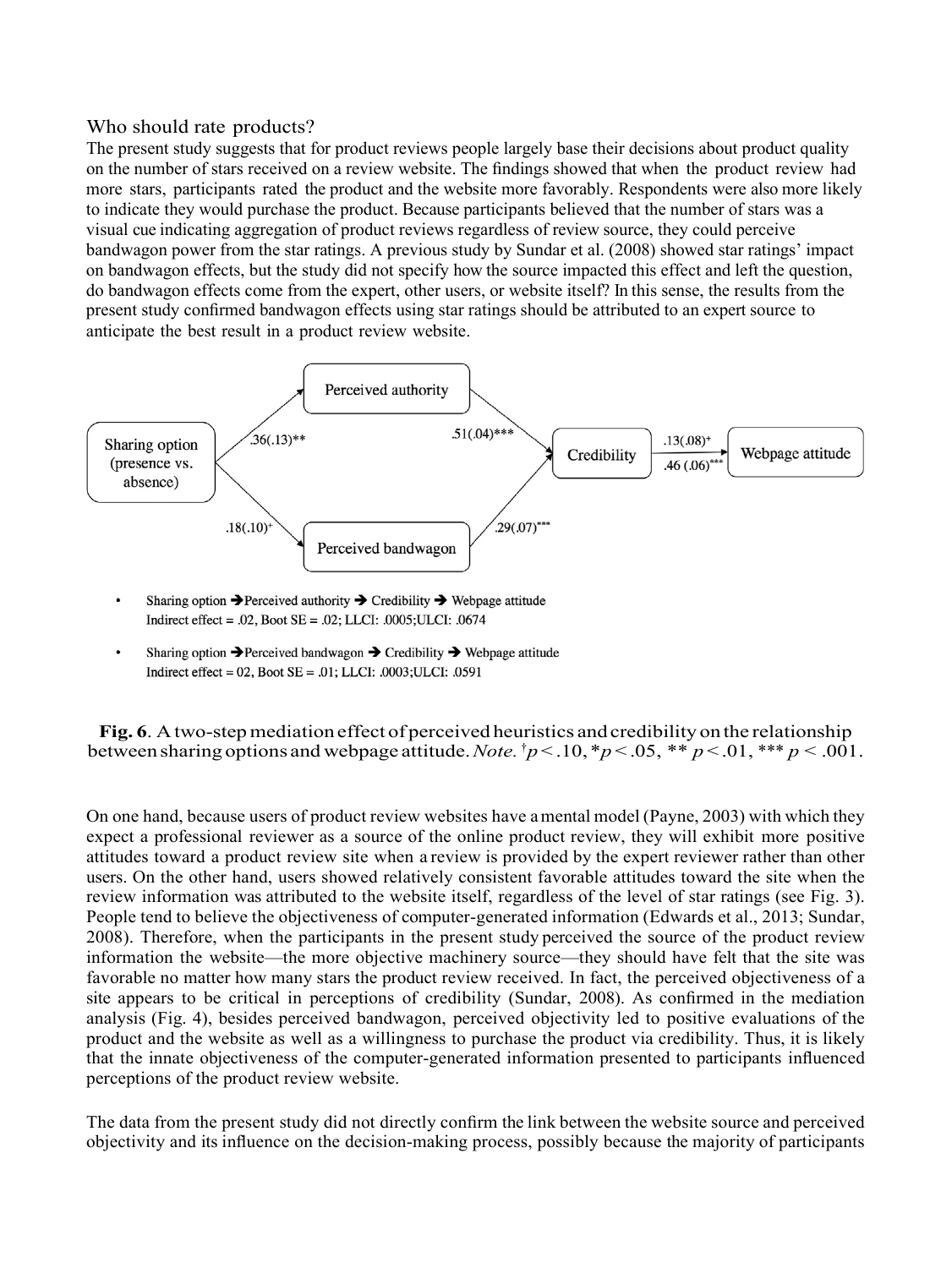in the website condition failed to identify the source of the product review. However, the participants in the website condition might not particularly attribute the source to the website because they have naturally accepted the website as the source of the product review unless alternate sources such as an expert reviewer or other users were conspicuously indicated. While empirical evidence from the present study leaves room for future research regarding the direct theoretical path between the review source and users' decision- making process for product purchases via perceived objectivity and credibility, it still shows the importance of the expert and the computer/website as sources of information on product review websites. However, as the results show, this all depends on availability of value-laden cues like star ratings.

### Limitations and future research

 real web pages. This is particularly important for the sharing-options manipulation, which by its nature is a informed that they would view a ''screen capture'' of a web page, therefore negating control of site contents. reported more favorable attitudes toward the product than those in the condition with no sharing options. A final limitation is that stimulus viewing time was not controlled. Participants could have skipped right through the stimulus page or they could have spent several minutes reading the review and browsing the web page. control over sharing options, thus aiding explanation into whether or not these affordances cues impact perceptions of authority and bandwagon simply by their presence or if their influence on credibility and attitude other contexts (e.g., news), other websites (e.g., a professional website vs. a layperson website), and among additional age groups. Finally, it would be relevant to explore whether the simultaneous presence of multiple The present study may have limited its ecological validity. Unlike an actual website, participants had no control over their browsing experience and could not click on links, tabs, or other functions that might be present on function affording user control. However, this limitation is offset to a degree because participants were Also, it is possible that the placement of the sharing options adjacent to the stimulus product may have caused some participants to believe that the sharing options were a feature of the product itself and not an affordance of the web page. This may be an alternative explanation as to why participants in the sharing-options condition Thus, future studies should continue to examine the impact of sharing and social plugins on credibility perceptions and attitude formation in a live setting. This kind of study will allow participants to actually exert formation acts under some other mechanism. Researchers should also explore effects of sharing options in star-rating sources presented all at once (i.e., expert, users, and the computer/website) impacts attitudes and behaviors differentially.

### Conclusion

<span id="page-16-0"></span> As the findings from the present study indicate, source cues help readers of online product reviews make quick judgments about product-related purchasing decisions by signifying the content's value and validating how much consumers can trust and rely on product review information. As a result, these cues influence consumer attitudes and behaviors when users of product review websites are contemplating making a purchase. Consumers look to these source cues, particularly expert sources with value-laden cues (i.e., star ratings), to determine the credibility of the information they review. In addition, social plugins on product review sites can be highly influential source cues.

<span id="page-16-3"></span> The findings from this study are particularly informative for product review websites as they suggest incorporating a combination of source cues and star ratings can be more influential on consumer attitudes Furthermore, this study also confirms how vital social plugins are to perceptions of credibility and and behaviors than the tendency to simply overwhelm site users with more product information. generating favorable attitudes toward website information.

## <span id="page-16-4"></span><span id="page-16-2"></span>References

<span id="page-16-1"></span>Bae, S., & Lee, T. (2011). Product type and consumers' perception of online consumer reviews.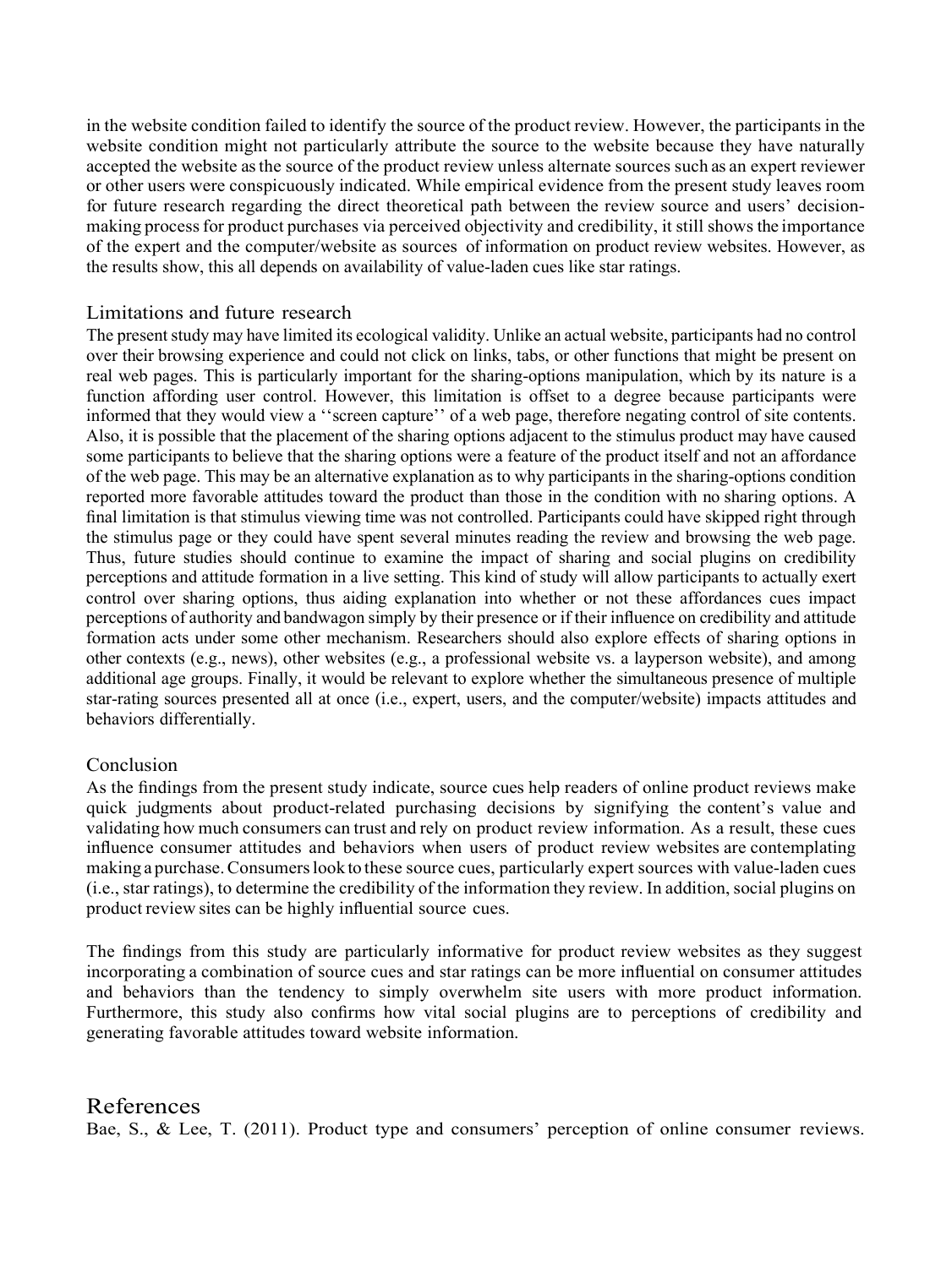<span id="page-17-1"></span><span id="page-17-0"></span>*Electronic Markets, 21*(4), 255–266. [http://dx.doi.org/10.1007/s12525-011-0072-0.](http://dx.doi.org/10.1007/s12525-011-0072-0)

- Berlo, D. K., Lemert, J. B., & Mertz, R. J. (1970). Dimensions for evaluating the acceptability of message sources. *Public Opinion Quarterly, 33*(4), 563–576. [http://dx.doi.org/10.1086/267745.](http://dx.doi.org/10.1086/267745)
- [Chaiken, S. \(1987\). The heuristic model of persuasion. In M. P. Zanna, J. M. Olson, & C. P. Herman \(Eds.\).](http://refhub.elsevier.com/S0747-5632(15)00179-X/h0015)   *Social influence: The [Ontario symposium](http://refhub.elsevier.com/S0747-5632(15)00179-X/h0015)* (vol. 5, pp. 3–39)[. Hillsdale, NJ: Erlbaum.](http://refhub.elsevier.com/S0747-5632(15)00179-X/h0015)
- Chen, Y. F. (2008). Herd behavior in purchasing books online. *Computers in Human Behavior, 24*(5), 1977–1992. [http://dx.doi.org/10.1016/j.chb.2007.08.004.](http://dx.doi.org/10.1016/j.chb.2007.08.004)
- Chen, Y. Y., Lai, F. W., Goh, N. K., & Daud, S. C. (2013). The effect of integrating social plugins into e-commerce website: A study on online consumer behavior. In *Proceedings of the 7th international conference on ubiquitous information management and communication*  doi:http://dx.doi.org/10.1145/2448556.2448612.
- <span id="page-17-2"></span> [Chen, Y., & Xie, J. \(2008\). Online consumer review: Word-of-mouth as a new element of marketing](http://refhub.elsevier.com/S0747-5632(15)00179-X/h0030)  communication mix. *[Management Science, 54](http://refhub.elsevier.com/S0747-5632(15)00179-X/h0030)*(3), [477–491.](http://refhub.elsevier.com/S0747-5632(15)00179-X/h0030)
- Cheong, H. J., & Morrison, M. A. (2008). Consumers' reliance on product information and recommendations found in UGC. *Journal of Interactive Advertising, 8*(2), 38–49. [http://dx.doi.org/10.1080/15252019.2008.10722141.](http://dx.doi.org/10.1080/15252019.2008.10722141)
- [Chevalier, J., & Mayzlin, D. \(2006\). The effect of word of mouth on sales: Online book reviews.](http://refhub.elsevier.com/S0747-5632(15)00179-X/h0040)  *[Journal of Marketing Research, 43](http://refhub.elsevier.com/S0747-5632(15)00179-X/h0040)*, 345–354.
- *technology: Third international conference, PERSUASIVE 2008, Oulu, Finland, June 4–6, 2008.*  Cugelman, B., Thelwall, M., & Dawes, P. (2008). Website credibility, active trust and behavioral intent. In H. Oinas-Kukkonen, P. Hasle, M. Harjumaa, K. Segeståhl, & P. Øhrstrøm (Eds.), *Persuasive Proceedings* (pp. 47–57). doi: [http://dx.doi.org/10.1007/978-3-540-68504-3\\_5.](http://dx.doi.org/10.1007/978-3-540-68504-3_5)
- Duan, W., Gu, B., & Whinston, A. B. (2008). Do online reviews matter? An empirical investigation of panel data. *Decision Support Systems, 45*(4), 1007–1016. [http://](http://dx.doi.org/10.1016/j.dss.2008.04.001)  [dx.doi.org/10.1016/j.dss.2008.04.001.](http://dx.doi.org/10.1016/j.dss.2008.04.001)
- have.. . A test of system generated cues on source credibility. *Computers in Human Behavior, 29*(5), Edwards, C., Spence, P. R., Gentile, C. J., Edwards, A., & Edwards, A. (2013). How much Klout do you A12–A16. [http://dx.doi.org/ 10.1016/j.chb.2012.12.034.](http://dx.doi.org/10.1016/j.chb.2012.12.034)
- [Fiske, S. T., & Taylor, S. E. \(2008\).](http://refhub.elsevier.com/S0747-5632(15)00179-X/h0060) *Social cognition: From brains to culture*. New York, [NY: McGraw](http://refhub.elsevier.com/S0747-5632(15)00179-X/h0060)  [Hill.](http://refhub.elsevier.com/S0747-5632(15)00179-X/h0060)
- Fox, S., & Rainie, L. (2014). *The web at 25 in the U.S. Pew Research Center* [<http://](http://www.pewinternet.org/2014/02/27/the-web-at-25-in-the-u-s/)  [www.pewinternet.org/2014/02/27/the-web-at-25-in-the-u-s/>](http://www.pewinternet.org/2014/02/27/the-web-at-25-in-the-u-s/).
- Fu, W. W., & Sim, C. C. (2011). Aggregate bandwagon effect on online videos' viewership: Value uncertainty, popularity cues, and heuristics. *Journal of the American Society for Information Science and Technology, 62*(12), 2382–2395. [http://dx.doi.org/10.1002/asi.21641.](http://dx.doi.org/10.1002/asi.21641)
- Gerlitz, C., & Helmond, A. (2013). The like economy: Social buttons and the data-intensive web. *New Media and Society, 15*(8), 1348–1365. [http://dx.doi.org/ 10.1177/1461444812472322.](http://dx.doi.org/10.1177/1461444812472322)
- [Go, E., Jung, E., & Wu, M. \(2014\). The effects of source cues on online news perception.](http://refhub.elsevier.com/S0747-5632(15)00179-X/h0080) *Computers [in Human Behavior, 38](http://refhub.elsevier.com/S0747-5632(15)00179-X/h0080)*, 358–367.
- Hayes, A. F. (2013). *[Introduction to mediation, moderation, and conditional process analysis](http://refhub.elsevier.com/S0747-5632(15)00179-X/h0085)*. [New York: The Guilford Press.](http://refhub.elsevier.com/S0747-5632(15)00179-X/h0085)
- Hennig-Thurau, T., Gwinner, K. P., Walsh, G., & Gremler, D. D. (2004). Electronic word-of-mouth via consumer-opinion platforms: What motivates consumers to articulate themselves on the Internet?  *Journal of Interactive Marketing, 18*(1), 38–52. [http://dx.doi.org/10.1002/dir.10073.](http://dx.doi.org/10.1002/dir.10073)
- Hovland, C. I., & Weiss, W. (1951). The influence of source [credibility on](http://refhub.elsevier.com/S0747-5632(15)00179-X/h0095) [communication](http://refhub.elsevier.com/S0747-5632(15)00179-X/h0095)  effectiveness. *[Public Opinion Quarterly, 15](http://refhub.elsevier.com/S0747-5632(15)00179-X/h0095)*, 635–650.
- Ivanova, O., Scholz, M., Dorner, V. (2013). Does Amazon scare off customers? The effect of negative spotlight reviews on purchase intention. In *Paper presented at the 11th international conference on Wirtschaftsinformatik*, Leipzig, Germany.
- Jansen, J. (2010). Online product research. *Pew Research Center* [<http://pewinternet.](http://pewinternet.org/Reports/2010/Online-Product-Research.aspx)  [org/Reports/2010/Online-Product-Research.aspx>](http://pewinternet.org/Reports/2010/Online-Product-Research.aspx).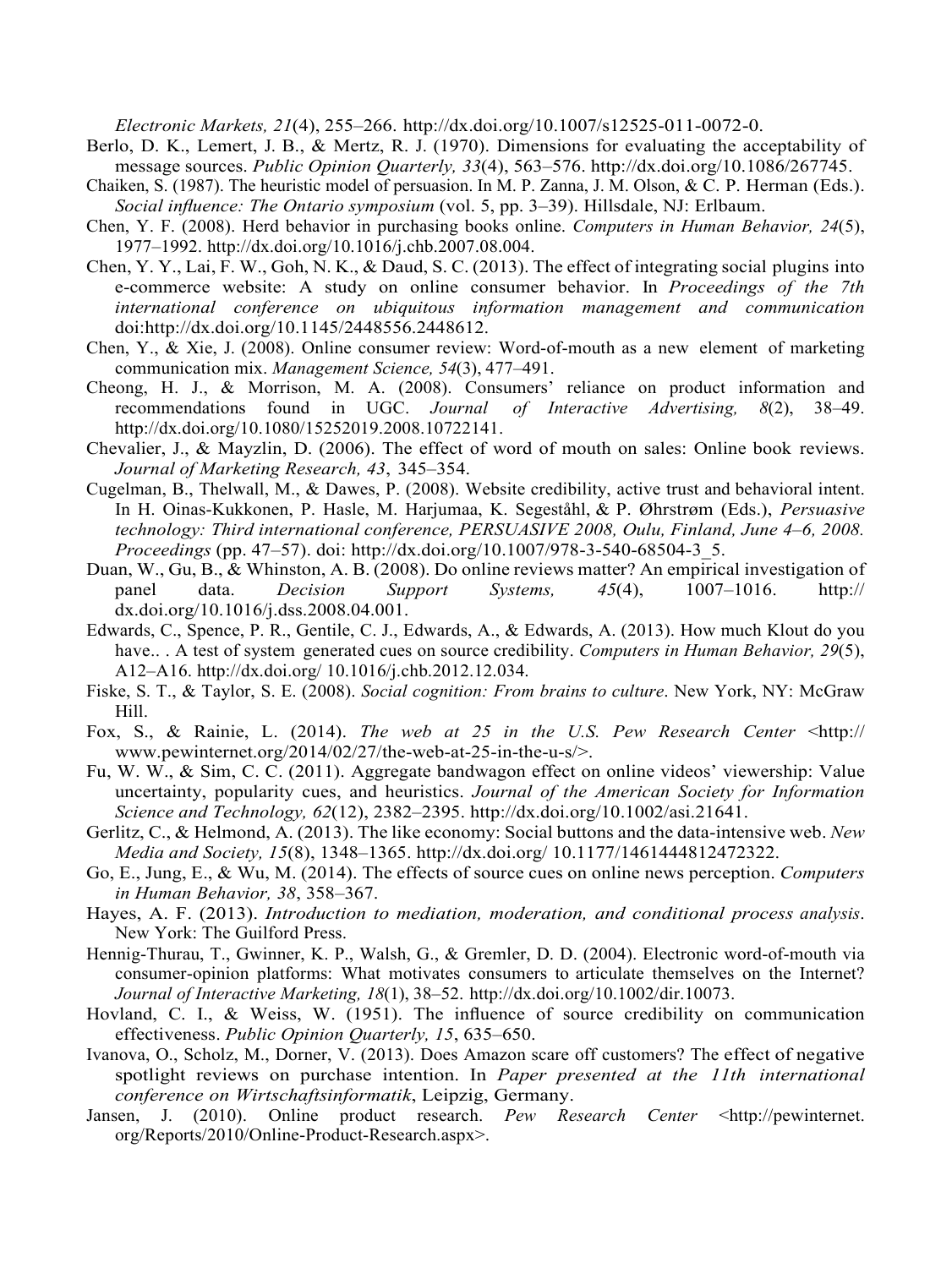- Kahneman, D., & Tversky, A. (1972). Subjective probability: A judgment of representativeness. *Cognitive Psychology, 93*, 136–153. [http://dx.doi.org/ 10.1007/978-94-010-2288-0\\_3.](http://dx.doi.org/10.1007/978-94-010-2288-0_3)
- Kalyanaraman, S., & Sundar, S. S. (2006). The psychological appeal of personalized online content in web portals: Does customization affect attitudes and behavior? *Journal of Communication, 56*(1), 110–132. [http://dx.doi.org/ 10.1111/j.1460-2466.2006.00006.x.](http://dx.doi.org/10.1111/j.1460-2466.2006.00006.x)
- Kaplan, A. M., & Haenlein, M. (2010). Users of the world, unite! The challenges and opportunities of social media. *Business Horizons, 53*(1), 59–68. [http://dx.doi.org/ 10.1016/j.bushor.2009.09.003.](http://dx.doi.org/10.1016/j.bushor.2009.09.003)
- Kim, H.-S., & Sundar, S. S. (2011). Using interface cues in online health community boards to change impressions and encourage user contribution. In *Proceedings of the 2011 annual conference on human factors in computing systems (CHI'11)* (pp. 599–608).
- Kim, Y., & Sundar, S. S. (2012). Visualizing ideal self vs. actual self through avatars: Impact on preventive health outcomes. *Computers in Human Behavior, 28*(4), 1356–1364. [http://dx.doi.org/10.1016/j.chb.2012.02.021.](http://dx.doi.org/10.1016/j.chb.2012.02.021)
- Koh, Y. J., & Sundar, S. (2010). Heuristic versus generalist sources in online media. *Human Communication Research, 36*(2), 103–124. [http://dx.doi.org/10.1111/ j.1468-2958.2010.01370.x.](http://dx.doi.org/10.1111/j.1468-2958.2010.01370.x)
- Leitner, P., & Grechenig, T. (2008). Collaborative shopping networks: Sharing the wisdom of  *collaboration: Overcoming boundaries through multi-channel interaction*, Bled, Slovenia. crowds in e-commerce environments. In *Presented at the 21st bled e-conference e-*
- Li, H., Daugherty, T., & Biocca, F. (2002). Impact of 3-D advertising on product knowledge, brand attitude, and purchase intention: The mediating role of presence. *Journal of Advertising, 31*(3), 43–57. [http://dx.doi.org/10.1080/ 00913367.2002.10673675.](http://dx.doi.org/10.1080/00913367.2002.10673675)
- Lis, B. (2013). In eWOM we trust: A framework of factors that determine the eWOM credibility. *Business and Information Systems Engineering, 5*(3), 129–140. [http://](http://dx.doi.org/10.1007/s12599-013-0261-9)  [dx.doi.org/10.1007/s12599-013-0261-9.](http://dx.doi.org/10.1007/s12599-013-0261-9)
- MarketingCharts. (2012). 8 in 10 Americans agree that online reviews influence their purchases. *MarketingCharts* [<http://www.marketingcharts.com/online/8-in-10-americans-agree-that-online](http://www.marketingcharts.com/online/8-in-10-americans-agree-that-online-reviews-influence-their-purchases-25761/)reviews-influence[-their-purchases-25761/>](http://www.marketingcharts.com/online/8-in-10-americans-agree-that-online-reviews-influence-their-purchases-25761/).
- McCroskey, J. C., & Teven, J. T. (1999). Goodwill: A reexamination of the construct and its measures. *Communication Monographs, 66*(1), 90–103[. http://dx.doi.org/ 10.1080/03637759909376464.](http://dx.doi.org/10.1080/03637759909376464)
- [McKnight, D., & Chervany, N. \(2002\). What trust means in e-commerce customer relationships: An](http://refhub.elsevier.com/S0747-5632(15)00179-X/h0165)  [interdisciplinary conceptual typology.](http://refhub.elsevier.com/S0747-5632(15)00179-X/h0165) *International Journal of [Electronic Commerce, 6](http://refhub.elsevier.com/S0747-5632(15)00179-X/h0165)*(2), 35– [59.](http://refhub.elsevier.com/S0747-5632(15)00179-X/h0165)
- Metzger, M. J. (2007). Making sense of credibility on the web: Models for evaluating online information and recommendations for future research. *Journal of the American Society for Information Science and Technology, 58*(13), 2078–2091. [http://dx.doi.org/10.1002/asi.20672.](http://dx.doi.org/10.1002/asi.20672)
- Metzger, M. J., Flanagin, A. J., & Medders, R. B. (2010). Social and heuristic approaches to credibility evaluation online. *Journal of Communication, 60*(3), 413–439. [http://dx.doi.org/10.1111/j.1460-](http://dx.doi.org/10.1111/j.1460-2466.2010.01488.x) [2466.2010.01488.x.](http://dx.doi.org/10.1111/j.1460-2466.2010.01488.x)
- [Nass, C., & Moon, Y. \(2000\). Machines and mindlessness: Social responses to computers.](http://refhub.elsevier.com/S0747-5632(15)00179-X/h0180) *Journal of [Social Issues, 56](http://refhub.elsevier.com/S0747-5632(15)00179-X/h0180)*(1), 81–103.
- Anderson, M. (2014). Local consumer review survey 2014. *BrightLocal Blog*. Retrieved from BrightLocal blog: [<http://www.brightlocal.com/2014/07/01/ local-consumer-review-survey-](http://www.brightlocal.com/2014/07/01/local-consumer-review-survey-2014/) $2014/$ .
- Payne, S. J. (2003). Users' [mental models: The](http://refhub.elsevier.com/S0747-5632(15)00179-X/h0190) very ideas. In J. M. Carroll (Ed.), *HCI [models, theories,](http://refhub.elsevier.com/S0747-5632(15)00179-X/h0190)  and framework: Toward a [multidisciplinary](http://refhub.elsevier.com/S0747-5632(15)00179-X/h0190) science* [\(pp. 136–156\). San Francisco, CA: Morgan](http://refhub.elsevier.com/S0747-5632(15)00179-X/h0190)  [Kaufmann Publishers.](http://refhub.elsevier.com/S0747-5632(15)00179-X/h0190)
- [Petty, R. E., & Cacioppo, J. T. \(1986\).](http://refhub.elsevier.com/S0747-5632(15)00179-X/h0195) *Communication and persuasion: Central and [peripheral routes to](http://refhub.elsevier.com/S0747-5632(15)00179-X/h0195)  attitude change*[. New York, NY: SpringerVerlag.](http://refhub.elsevier.com/S0747-5632(15)00179-X/h0195)
- Raban, D. R., & Rafaeli, S. (2007). Investigating ownership and the willingness to share information online. *Computers in Human Behavior, 23*(5), 2367–2382. [http://dx.doi.org/10.1016/j.chb.2006.03.013.](http://dx.doi.org/10.1016/j.chb.2006.03.013)